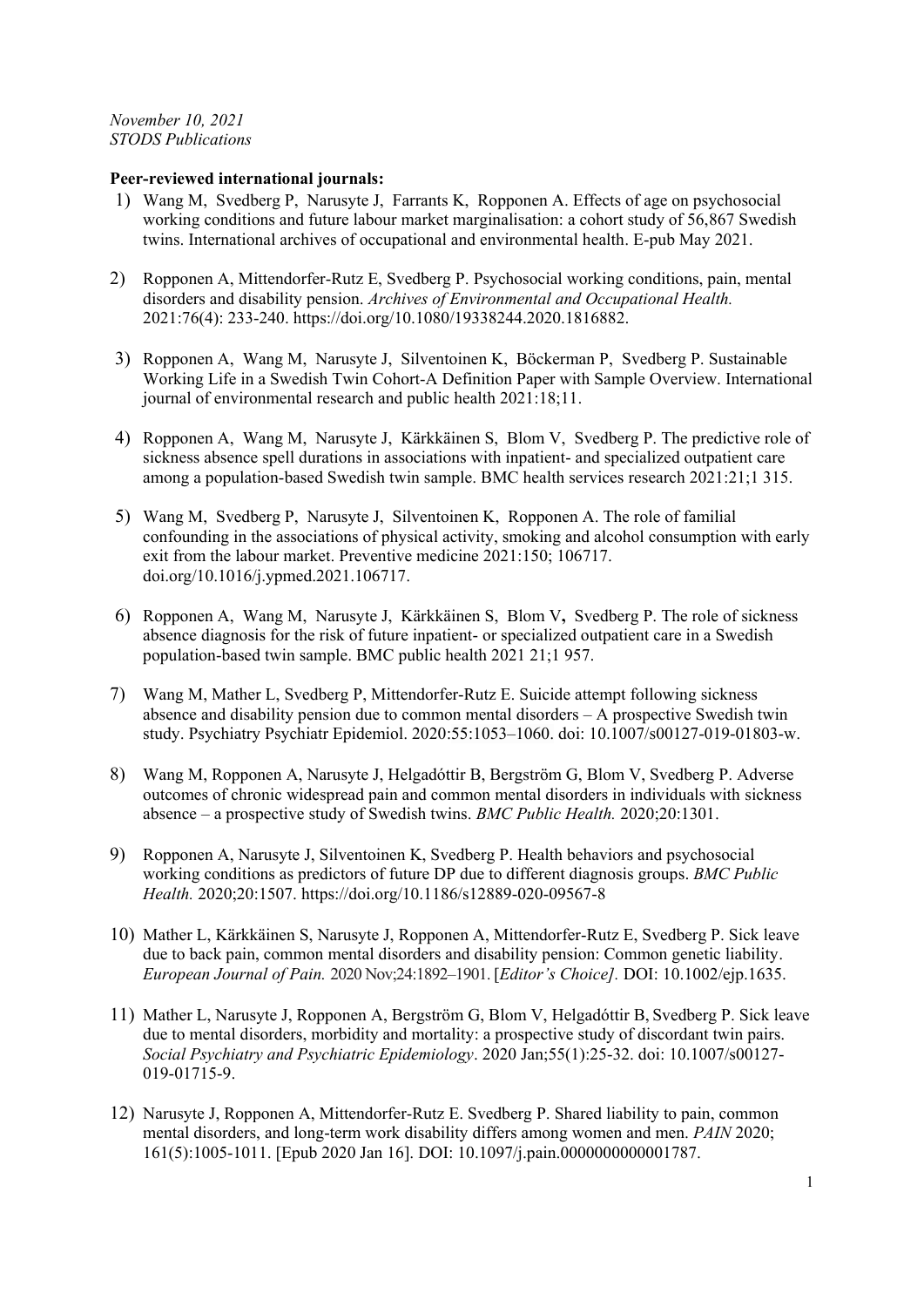- 13) Helgadottir B, Mather L, Narusyte J, Ropponen A, Blom V, Svedberg P. Transitioning from sickness absence to disability pension – the impact of poor health behaviors: a prospective Swedish twin cohort study. *BMJ Open.* 2019;9:e031889. doi:10.1136/ bmjopen-2019-031889.
- 14) Ropponen A, Narusyte J, Mittendorfer-Rutz E, Svedberg P. Number of pain locations as predictor of cause-specific disability pension – do common mental disorders play a role? *Journal of Occupational and Environmental Medicine.* 2019 Aug;61(8):646-652.
- 15) Mather L, Blom V, Bergström G, Svedberg P. Adverse outcomes of sick leave due to mental disorders: A prospective study of discordant twin pairs. *Scandinavian Journal of Public Health*. 2019;47(2): 127-136.
- 16) Helgadóttir B, Narusyte J, Ropponen A, Bergström G, Mather L, Blom V, Svedberg P. The role of occupational class on the association between sickness absence and disability pension: A Swedish register-based twin study. *Scand J Work Environ Health.* [2019;45\(6\):](https://www.sjweh.fi/show_issue.php?issue_id=339)622-630. doi:10.5271/sjweh.3816.
- 17) Helgadóttir B, Svedberg P, Mather L, Lindfors P, Bergström G, Blom V. The association between part-time and temporary employment and sickness absence: a prospective Swedish twin study. *[Eur J Public Health.](https://www.ncbi.nlm.nih.gov/pubmed/30084947)* 2019; 9(1): 147-153.
- 18) Amin R, Svedberg P, Narusyte J. Associations between adolescent social phobia, sickness absence and unemployment: a prospective study of twins in Sweden. *European Journal of Public Health.* 2019;29(5):931-936.<https://doi.org/10.1093/eurpub/ckz033>
- 19) Svedberg P, Mather L, Bergström G, Lindfors P, Blom V. Time pressure and sleep problems due to thoughts about work as risk factors for future sickness absence. *International Archives of Occupational and Environmental Health*. 2018 Nov;91(8):1051-1059.
- 20) Ropponen A, Mather L, Narusyte J, Åkerstedt T, Mittendorfer-Rutz E, Svedberg P. Night work as a risk factor for future cause-specific disability pension: a prospective twin cohort study in Sweden. *Chronobiology International.* 2018;35(2):249-260.
- 21) Svedberg P, Mather L, Bergström G, Lindfors P, Blom V. Work-home interference, perceived total workload and the risk of future sickness absence due to stress-related mental diagnoses among women and men: a prospective twin study. *International Journal of Behavioral Medicine*. 2018;25:103-111.
- 22) Kärkkäinen S, Ropponen A, Narusyte J, Mather L, Åkerstedt T, Silventoinen K, Mittendorfer-Rutz E, Svedberg P. Night work as a risk factor of disability pension due to musculoskeletal diagnoses: a cohort study of Swedish twins. *European Journal of Public Health*. 2017;27(4):659- 664.
- 23) Narusyte J, Ropponen A, Alexanderson K, Svedberg P. Internalizing and externalizing problems in childhood and adolescence as predictors of work incapacity in young adulthood. *Social Psychiatry and Psychiatric Epidemiology*. 2017;52(9):1159-1168.
- 24) Narusyte J, Ropponen A, Alexanderson K, Svedberg P. Genetic and environmental influences on disability pension due to mental diagnoses: limited importance of major depression, generalized anxiety, and chronic fatigue. *Twin Research Human Genetics.* 2016; 19(1)10-16.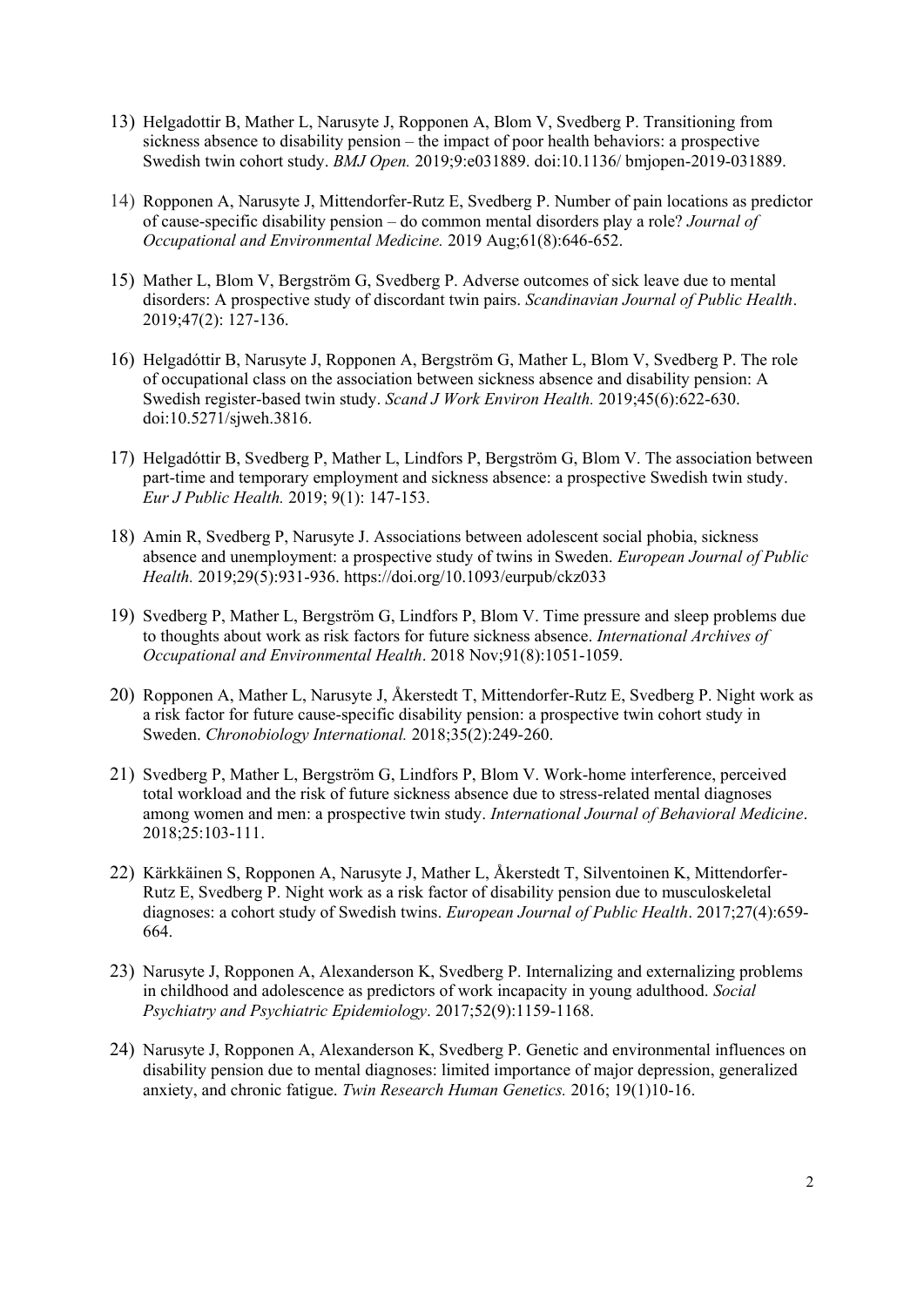- 25) Narusyte J, Björkenstam E, Alexanderson K, Ropponen A, Kjeldgård L, Svedberg P. Occurrence of sickness absence and disability pension in relation to childbirth: a 16-year follow-up study of 6,323 Swedish twins. *Scandinavian Journal of Public Health.* 2016; 44: 98–105.
- 26) Mather L, Bergström G, Blom V, Svedberg P. High job demands, job strain and iso-strain are risk factors for sick leave due to mental disorders: a prospective Swedish twin study with a five-year follow-up. *Journal of Occupational and Environmental Medicine*. 2015 Aug;57(8):858-65*.*
- 27) Björkenstam E, Alexanderson K, Narusyte J, Kjeldgård L, Ropponen A, Svedberg P. Childbirth, hospitalisation and sickness absence: a study of female twins. *BMJ Open*. 2015;5:e006033.
- 28) Mather L, Bergström G, Blom V, Svedberg P. The covariation between burnout and sick leave due to mental disorders is explained by a shared genetic liability: a prospective Swedish twin study with a five-year follow-up. *Twin Research Human Genetics.* 2014; 17(6):535-544.
- 29) Björkenstam E, Narusyte J, Alexanderson K, Ropponen A, Kjeldgård L, Svedberg P. Associations between childbirth, hospitalization and disability pension: a cohort study of female twins. *Plos ONE*. 2014;9(7): e101566.
- 30) Ropponen A & Svedberg P. Single and additive effects of health behaviors on the risk for disability pension. *European Journal of Public Health.* 2014 Aug;24(4):643-8.
- 31) Ropponen A, Samuelsson Å, Alexanderson K, Svedberg P. Registry-based data of psychosocial working conditions and occupational groups as predictors of disability pension due to musculoskeletal diagnoses: a prospective cohort study of 24 543 Swedish twins. *BMC Musculoskeletal Disorders.* 2013;14:268.
- 32) Samuelsson Å, Ropponen A, Alexanderson K, Svedberg P. A prospective cohort study of disability pension due to mental diagnoses: the importance of health factors and behaviors. *BMC Public Health*. 2013; 13:621.
- 33) Ropponen A, Alexanderson K, Svedberg P. Part-time work or social benefits as predictors for disability pension. A prospective study of Swedish twins. Int J Behav Med. 2014 Apr;21(2):329- 36. doi: 10.1007/s12529-013-9303-4. Erratum in: Int J Behav Med. 2014 Feb;21(1):210.
- 34) Narusyte J, Ropponen A, Alexanderson K, Svedberg P. The role of familial factors in the associations between sickness absence and disability pension or mortality. *European Journal of Public Health. 2014*; 24 (1): 106-110*.*
- 35) Samuelsson Å, Ropponen A, Alexanderson K, Svedberg P. Psychosocial working conditions, occupational groups, and risk of disability pension due to mental diagnoses: a cohort study of 43,000 Swedish twins. *Scand J Work Environ Health.* 2013 Jul;39(4):351-60.
- 36) Svedberg P, Ropponen A, Alexanderson K, Lichtenstein P, Narusyte J. Genetic susceptibility to sickness absence is similar among women and men: findings from a Swedish twin cohort. *Twin Research and Human Genetics*, 2012; Oct;15(5):642-8.
- 37) Samuelsson Å, Alexanderson K, Ropponen A, Lichtenstein P, Svedberg P. Incidence of disability pension and associations with sociodemographic factors in a Swedish twin cohort. *Social Psychiatry Psychiatric Epidemiology*. 2012 Dec;47(12):1999-2009.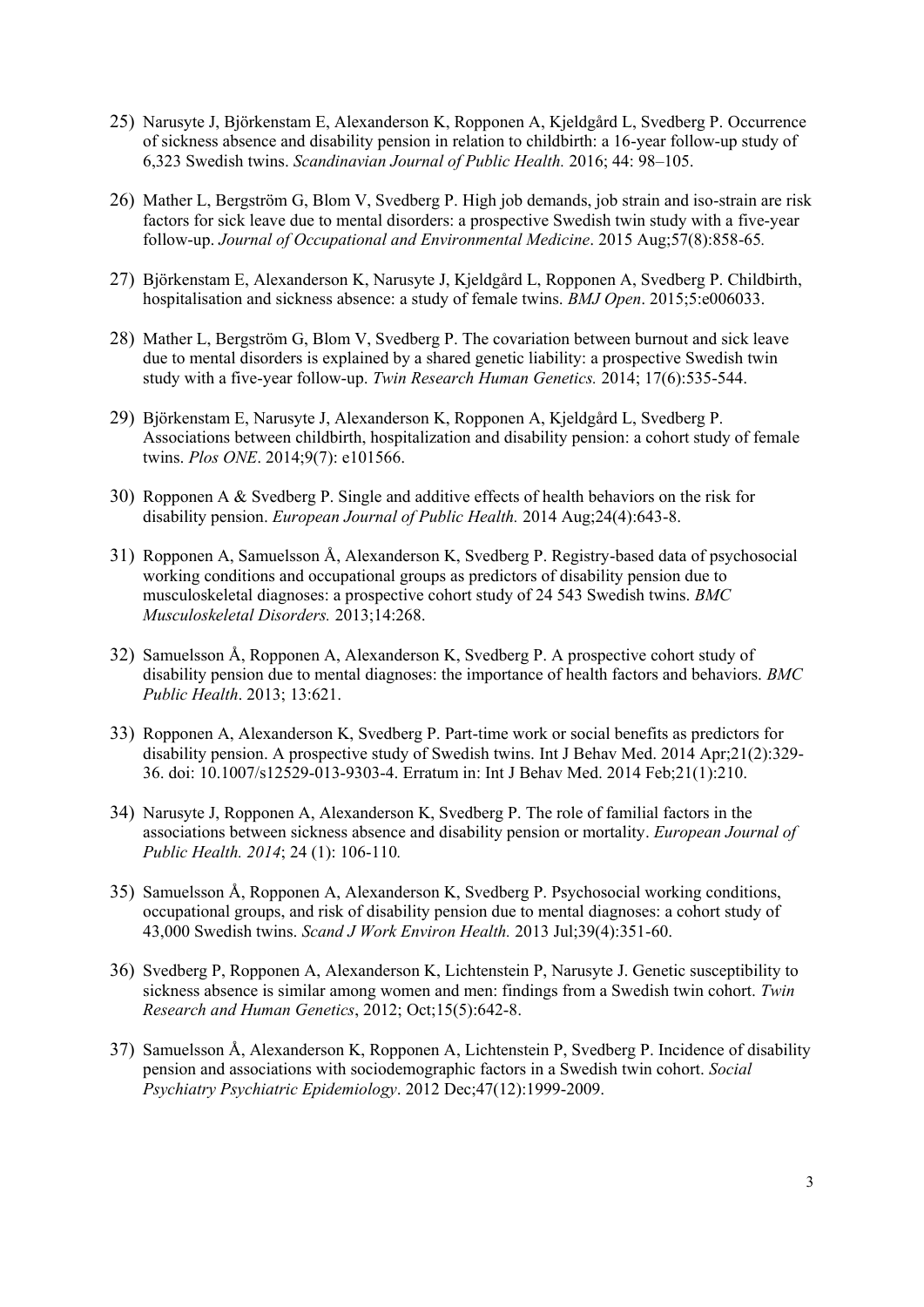- 38) Samuelsson Å, Ropponen A, Alexanderson K, Lichtenstein P, Svedberg P. Disability Pension Among Swedish Twins-Prevalence Over 16 Years and Associations With Sociodemographic Factors in 1992. *J Occup Environ Med.* 2012; 54(1):10-16.
- 39) Narusyte J, Ropponen A, Silventoinen K, Alexanderson K, Kaprio J, Samuelsson A, Svedberg P. Genetic Liability to Disability Pension in Women and Men: a Prospective Population-Based Twin Study. *PLoS ONE*, 2011, 6(8):e23143.
- 40) Ropponen A, Narusyte J, Alexanderson K, Svedberg P. Stability and change in health behaviours as predictors for disability pension: a prospective cohort study of Swedish twins. *BMC Public Health*, 2011; 11:678.
- 41) Svedberg P, Ropponen A, Lichtenstein P, Alexanderson K. Are self-report of disability pension and long-term sickness absence accurate? Comparisons of self-reported interview data with national register data in a Swedish twin cohort. *BMC Public Health*, 2010; 10:763.

## **Reports in Swedish (Rapporter):**

- 1) Alexanderson K, Björkenstam E, Kjeldgård L, Narusyte J, Ropponen A, Svedberg P. Barnafödande, sjuklighet och sjukfrånvaro: en studie av tvillingsystrar. Stockholm: Sektionen för försäkringsmedicin. Institutionen för Klinisk Neurovetenskap. Karolinska Institutet; 2013 [Rapport]. ISBN 978-91-981256-9-6.
- 2) Alexanderson K, Marklund S, Mittendorfer-Rutz E, Svedberg P (Eds). Huvudrapport i projekt om kvinnors och mäns sjukfrånvaro. [In Swedish]. Stockholm: Sektionen för försäkringsmedicin. Institutionen för Klinisk Neurovetenskap. Karolinska Institutet; 2011 [Rapport].
- 3) Svedberg P, Narusyte J, Samuelsson Å, Ropponen A, Lichtenstein, P, Alexanderson K. Betydelsen av arv och miljö för sjukskrivning och sjukersättning bland kvinnor och män i en kohort av svenska tvillingar. Delrapport 8 i projekt om kvinnors och mäns sjukfrånvaro. [In Swedish] Stockholm: Sektionen för försäkringsmedicin. Institutionen för Klinisk Neurovetenskap. Karolinska Institutet; 2011 [Rapport] (38 pages). ISBN 978-91-7457-386-4.

#### **National scientific journals:**

1. Mather L. Burnout and sick leave due to mental disorders: heritability, comorbidity, risk factors and adverse outcomes. *Socialmedicinsk tidskrift.* 2018;95(1): 108.

# **Thesis (Avhandlingar):**

**Mather L.** Burnout and sick leave due to mental disorders: heritability, comorbidity, risk factors and adverse outcomes. Karolinska Institutet [Thesis]. Stockholm, 2017. E-Print AB. ISBN: 978-91- 7676-843-3

<https://openarchive.ki.se/xmlui/handle/10616/46048> [https://openarchive.ki.se/xmlui/bitstream/handle/10616/46048/Thesis\\_Lisa\\_Mather.pdf?sequence=1&i](https://openarchive.ki.se/xmlui/bitstream/handle/10616/46048/Thesis_Lisa_Mather.pdf?sequence=1&isAllowed=y) [sAllowed=y](https://openarchive.ki.se/xmlui/bitstream/handle/10616/46048/Thesis_Lisa_Mather.pdf?sequence=1&isAllowed=y)

**Samuelsson Å**. Risk factors for disability pension: Studies of a Swedish twin cohort. Karolinska Institutet [Thesis]. Stockholm, 2013. Universitetsservice US AB. ISBN: 9789175490182. <http://publications.ki.se/xmlui/handle/10616/41335> [http://publications.ki.se/xmlui/bitstream/handle/10616/41335/Thesis\\_Samuelsson.pdf?sequence=](http://publications.ki.se/xmlui/bitstream/handle/10616/41335/Thesis_Samuelsson.pdf?sequence=2) [2](http://publications.ki.se/xmlui/bitstream/handle/10616/41335/Thesis_Samuelsson.pdf?sequence=2) [http://publications.ki.se/xmlui/bitstream/handle/10616/41335/Spikblad\\_Samuelsson.pdf?sequenc](http://publications.ki.se/xmlui/bitstream/handle/10616/41335/Spikblad_Samuelsson.pdf?sequence=8)  $e=8$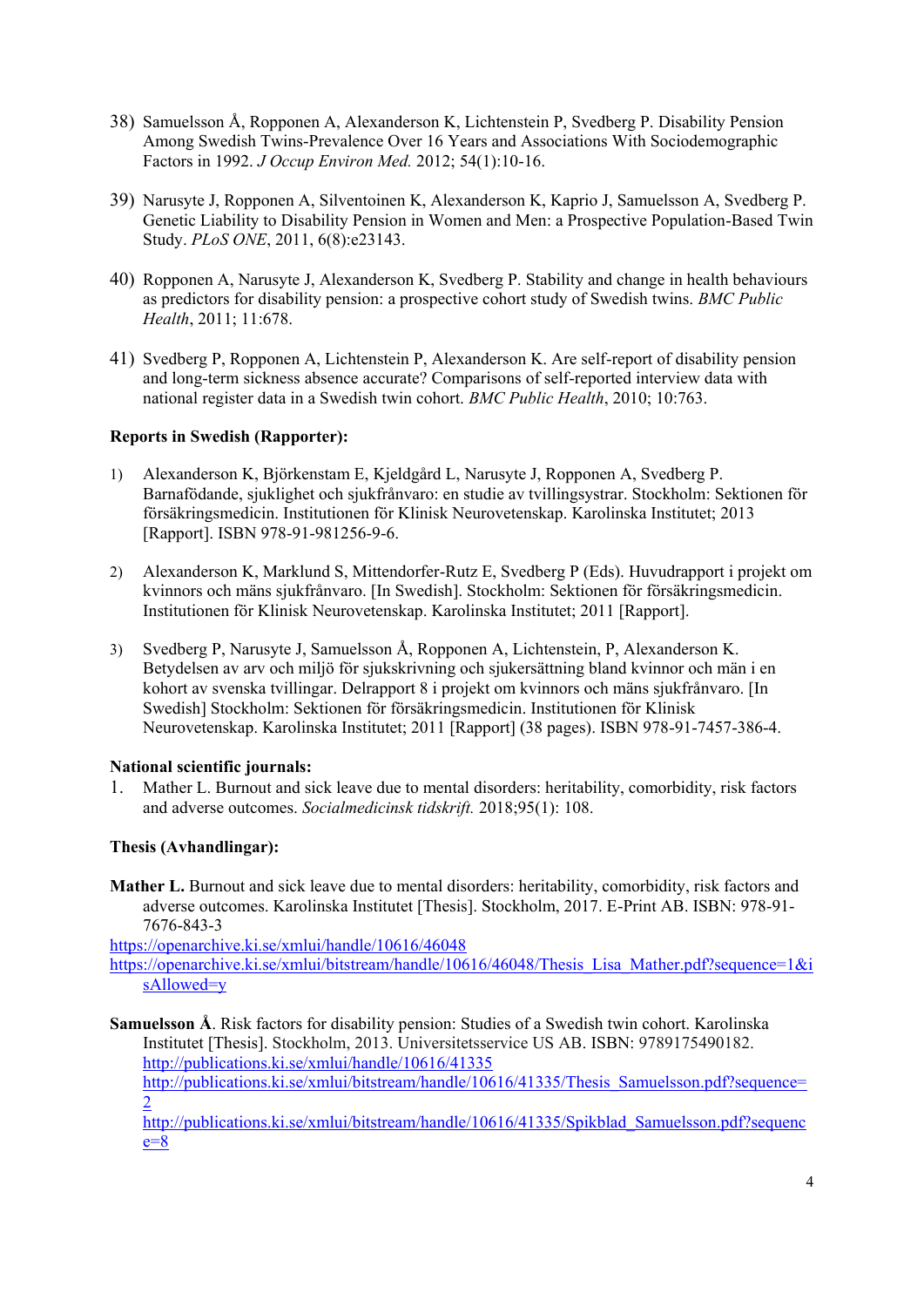## **Exam/master student thesis:**

- 1) Aronson, Sara. *Sambandet mellan beteendeproblem under uppväxten och sjukfrånvaro/aktivitetsersättning i vuxna år: en tvillingstudie*. Examensarbete i psykologi (2PS026), 30 credits. 2014. Psykologprogrammet, Karolinska Institutet. *Supervisor: Jurgita Narusyte.*
- 2) Fält, Anna. *Sleep disturbances as risk factors for future sickness absence: a cohort study among 6902 Swedish twins*. Master Programme in Public Health Sciences, Public Health Epidemiology, Degree Project, 30 credits. 2016. *Supervisors: Pia Svedberg & Lisa Mather*.
- 3) Muhammad Ridwanul Amin. *The association between mental health problems in adolescence and early adulthood unemployment and sickness absence: A prospective cohort study in Sweden*. Master Programme in Public Health Sciences, Public Health Epidemiology, Degree Project, 30 credits. 2016. *Supervisor: Jurgita Narusyte.*
- 4) Nilsson, Justyna. *Nattarbete och sjukersättning i mentala diagnoser.* Försäkringsmedicin 22,5 hp. 2017. *Supervisor: Pia Svedberg*.

#### **Peer-reviewed abstracts for scientific conferences:**

- 1) Wang M, Ropponen A, Narusyte J, Helgadottír B, Bergström G, Blom V, Svedberg P. Adverse outcomes of chronic widespread pain and common mental disorders in sick-listed individuals – a prospective study of Swedish twins. EUMASS (European Union of Medicine in Assurance and Social Security), September 2021, Basel/digital online conference.
- 2) Narusyte J, Ropponen A, Svedberg P. Sickness absence among young adults employed in the private sector. EUMASS (European Union of Medicine in Assurance and Social Security), September 2021, Basel/digital online conference.
- 3) Ropponen A, Mather L, Wang M, Narusyte J, Kärkkäinen S, Blom V, Bergström G, Svedberg P. Do diagnosis group play a role in associations between sickness absence and inpatient- and specialized outpatient care. EUMASS (European Union of Medicine in Assurance and Social Security), September 2021, Basel/digital online conference.
- 4) Svedberg P, Narusyte J, Mather L, Wang M, Ropponen A. The role of sick leave duration in association to future inpatient- and specialized outpatient care: a prospective Swedish cohort study. EUMASS (European Union of Medicine in Assurance and Social Security), September 2021, Basel/digital online conference.
- 5) Workshop organizer (Svedberg) European Public Health (EPH) congress Nov 20-23, 2019. Marseille, France. "Twins: a powerful study design to examine the role of genetics and environment for work incapacity". (Contributing authors: J Narusyte, A Ropponen, RE Orstavik, K Seglem, L Mather.)
- 6) Svedberg P, Helgadóttir B, Mather L, Narusyte J, Ropponen A, Blom V. Do poor health behaviors have an impact on the transition from sick leave to disability pension? EPH Nov 20- 23, 2019. Marseille, France.
- 7) Helgadóttir, B., Svedberg, P., Lindfors, P., Bergström, G., Mather, L., & Blom, V. Type of employment and sickness absence: a prospective Swedish twin study. EUMASS: The European Union for Medicine in Assurance and Social Security Congress, Maastricht, the Netherlands, October 4-6 2018.
- 8) Mather L, Narusyte J, Helgadóttir B, Ropponen A, Blom V, Bergström G, Svedberg P. Does sick leave due to mental disorders increase the risk of mortality and morbidity? A prospective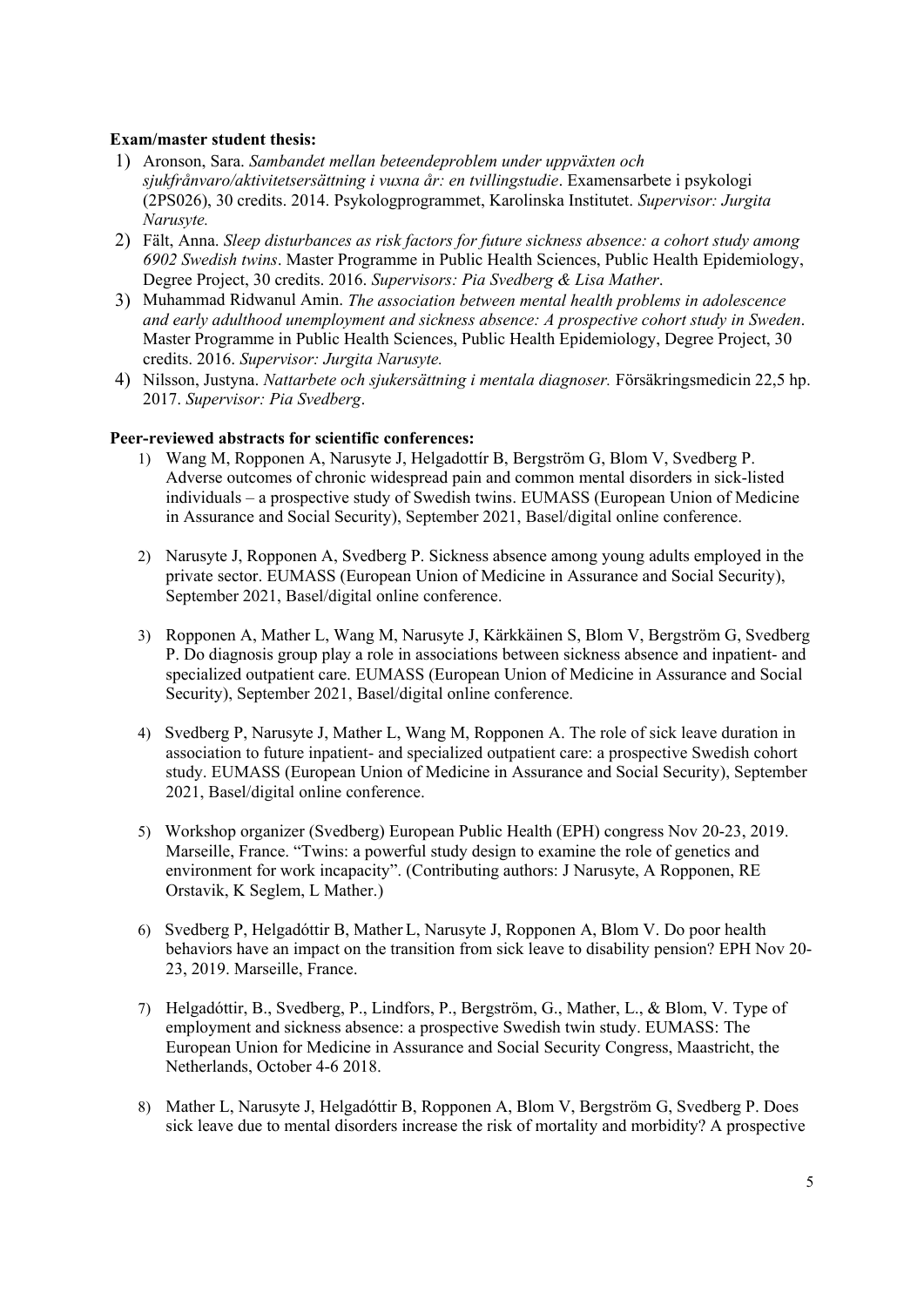twin study. EUMASS: The European Union for Medicine in Assurance and Social Security Congress, Maastricht, the Netherlands, October 4-6 2018.

- 9) Svedberg P, Mather L, Fält A, Åkerstedt T. Sleep disturbances as risk factors for future sickness absence. EUMASS: The European Union for Medicine in Assurance and Social Security Congress, Maastricht, the Netherlands, October 4-6 2018.
- 10) Narusyte J, Ropponen A, Mittendorfer-Rutz E, Svedberg P. Chronic pain, depression/anxiety, and disability pension: a common liability behind? EUMASS: The European Union for Medicine in Assurance and Social Security Congress, Maastricht, the Netherlands, October 4- 6 2018.
- 11) Ropponen A, …Svedberg P. Night work as a risk factor for future disability pension due to mental diagnoses. European Public Health (EPH) conference Stockholm. *European Journal of Public Health.* Vol.27, Suppl.3. 2017.
- 12) Svedberg P, et al. Are time pressure and sleep problems due to thoughts about work risk factors for future sick leave? European Public Health (EPH) conference 1-4 Nov 2017, Stockholm. *European Journal of Public Health.* Vol.27, Suppl.3. 2017.
- 13) Narusyte J, ...Svedberg P. Social phobia in adolescence, sickness absence and unemployment: a prospective twin study. European Public Health (EPH) conference 1-4 Nov 2017, Stockholm. *European Journal of Public Health.* Vol.27, Suppl.3. 2017.
- 14) Kärkkäinen S, et al. Stressful life events and disability pension due to musculoskeletal diagnoses: a Finnish twin study. European Public Health (EPH) conference 1-4 Nov 2017, Stockholm. *European Journal of Public Health*. Vol.27, Suppl.3. 2017.
- 15) Mather L, … Svedberg P. Adverse outcomes of being on sick leave due to mental disorders: a prospective co-twin study. European Public Health (EPH) conference 1-4 Nov 2017, Stockholm. *European Journal of Public Health.* Vol.27, Suppl.3. 2017.
- 16) Kärkkainen S, et al…Svedberg, P. Night work and disability pension due to musculoskeletal diagnosis. WINC (Working Hours in Nordic Countries) Symposium on Thursday, 17th November 2016.
- 17) Svedberg P, Ropponen A, Narusyte J. Depression in late adolescence and the risk of future work disability. European Public Health (EPH) Conference, Vienna, Austria, 10-12 November, 2016.
- 18) Svedberg P, Mather L, Bergström G, Lindfors P, Blom V. A twin study of work-home interference and the risk of future sickness absence with mental diagnoses. European Public Health (EPH) Conference, Vienna, Austria, 10-12 November, 2016.
- 19) Narusyte J, Ropponen A, Svedberg P. Trajectories of adolescent anxiety and depressive symptoms prior to work incapacity in adulthood. European Public Health (EPH) Conference, Vienna, Austria, 10-12 November, 2016.
- 20) Kärkkäinen S, Ropponen A, Narusyte J, Mather L, Åkerstedt T, Silventoinen K, Mittendorfer-Rutz E, Svedberg P. Night work and disability pensions due to musculoskeletal diagnoses. European Public Health (EPH) Conference, Vienna, Austria, 10-12 November, 2016.
- 21) Ropponen A, Narusyte J, Mather L, Mittendorfer-Rutz E, Åkerstedt T, Svedberg P. Night work as a risk factor for future disability pension due to cardiovascular diagnoses: a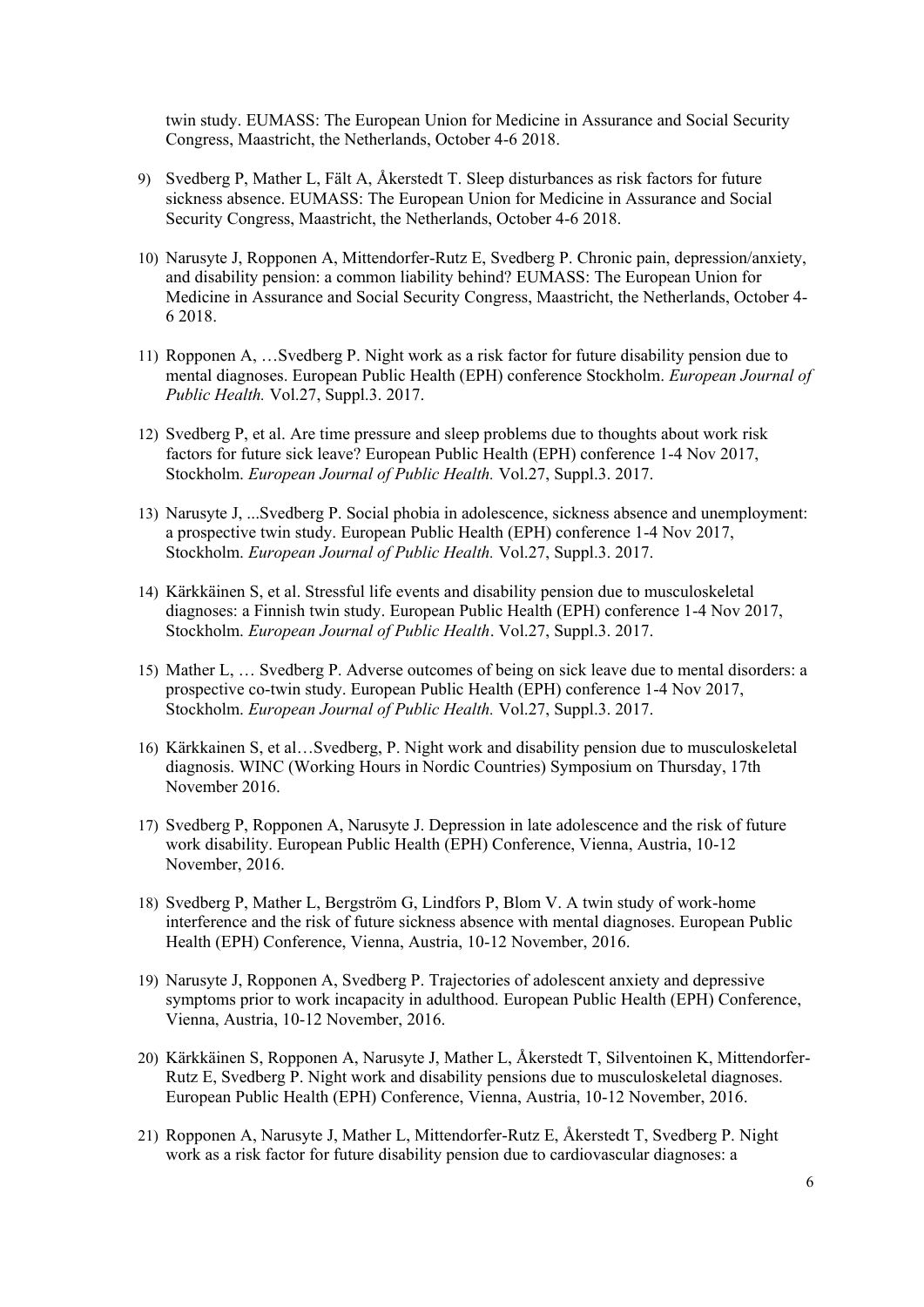prospective twin cohort study accounting for genetics and shared family environmental factors. European Public Health (EPH) Conference, Vienna, Austria, 10-12 November, 2016.

- 22) Svedberg P, Björkenstam E, Narusyte J, Ropponen A, Alexanderson K. Childbirth, hospitalisation and sickness absence: a cohort study of Swedish female twins. EUMASS (European Union of Medicine in Assurance and Social Security) Ljubliana, Slovenia 9-11 June, 2016.
- 23) Narusyte J, Björkenstam E, Alexanderson K, Ropponen A, Kjeldgård L, Svedberg P. Sickness absence and disability pension in relation to childbirth: a study of Swedish twin sisters. EUMASS (European Union of Medicine in Assurance and Social Security) Ljubliana, Slovenia 9-11 June, 2016.
- 24) Mather L, Bergström G, Blom V, Svedberg P. Work environment, health behaviors and sick leave due to mental disorders: a prospective twin study. EUMASS (European Union of Medicine in Assurance and Social Security) Ljubliana, Slovenia 9-11 June, 2016.
- 25) Narusyte J, Ropponen A, Alexanderson K, Svedberg P. Externalizing behavior problems in adolescence and sickness absence in adulthood. Abstracts for the 15th International Congress on Twin Studies and The 3rd World Congress on Twin Pregnancy. Budapest, Hungary 16-19<sup>th</sup> November, 2014. Twin Research and Human Genetics. 2014:17(5): 466.
- 26) Svedberg P, Ropponen A. Effects of health behaviors on disability pension due to musculoskeletal diagnoses: a Swedish twin study. EUMASS, 2014, Stockholm, Sweden.
- 27) Mather L, Bergström G, Blom V, Svedberg P. The importance of unhealthy behaviors and familial factors in the association between self-reported symptoms of burnout and stressrelated sick-leave: a twin study. EUPHA Brussels, Belgium, Nov 2013.
- 28) Narusyte J, Ropponen A, Alexanderson K, Svedberg P. Disability pension due to mental diagnoses: the role of psychiatric disorders and chronic fatigue. EUPHA Brussels, Belgium, Nov 2013.
- 29) Svedberg P, Alexanderson K, Ropponen A. Are part-time work or social benefits predictors for disability pension? A prospective Swedish twin cohort study. WWW: Work Well-being Wealth – Active Aging at Work, Helsinki Finland 2013. Abstract no 2596. Scand J Work Environ Health.
- 30) Ropponen A, Samuelsson Å, Alexanderson K, Svedberg P. Är den psykosociala arbetsmiljön och typ av yrke riskfaktorer för sjukersättning i musculoskeletala diagnoser bland svenska tvillingar? FALF: Forum för Arbetslivsforskning 2013 Stockholm.
- 31) Svedberg P, Alexanderson K, Ropponen A. Are part-time work or social benefits predictors for disability pension? A prospective Swedish twin cohort study. FALF: Forum för Arbetslivsforskning 2013 Stockholm.
- 32) Narusyte J, Ropponen A, Alexanderson K, Svedberg P. The associations between sickness absence and disability pension or mortality: The role of familial factors. FALF: Forum för Arbetslivsforskning 2013 Stockholm.
- 33) Svedberg P, Narusyte J, Alexanderson K, Ropponen A. A prospective cohort study of stability and change in health behaviors as risk factors for disability pension due to musculoskeletal diagnosis among Swedish twins. Twin Research and Human Genetics, 2012, Vol. 15, no. 12,